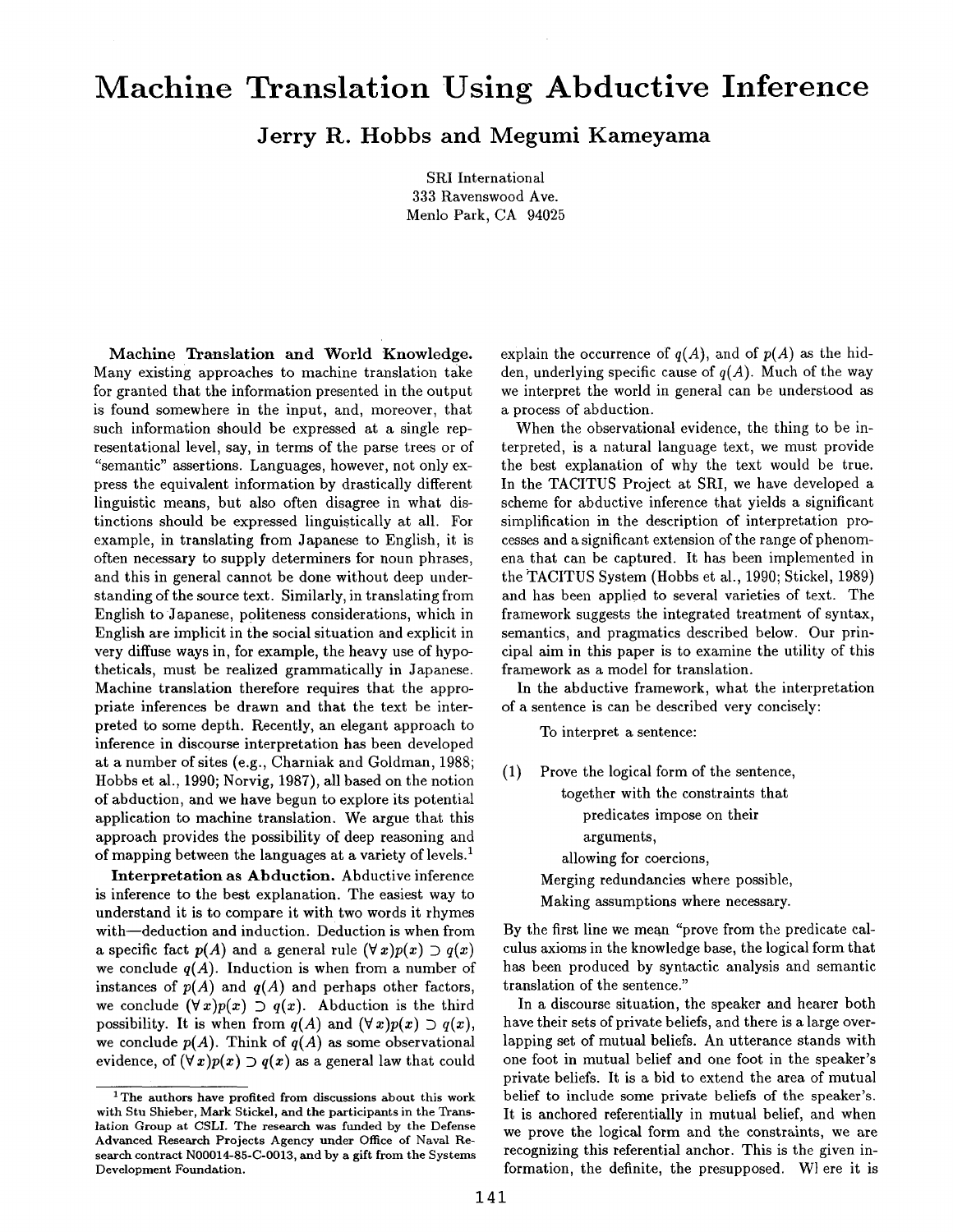necessary to make assumptions, the information comes from the speaker's private beliefs, and hence is the new information, the indefinite, the asserted. Merging redundancies is a way of getting a minimal, and hence a best, interpretation.

An Example. This characterization, elegant though it may be, would be of no interest if it did not lead to the solution of the discourse problems we need to have solved. A brief example will illustrate that it indeed does.

(2) The Tokyo office called.

This example illustrates three problems in "local pragmatics", the reference problem (What does "the Tokyo office" refer to?), the compound nominal interpretation problem (What is the implicit relation between Tokyo and the office?), and the metonymy problem (How can we coerce from the office to the person at the office who did the calling?).

Let us put these problems aside, and interpret the sentence according to characterization (1). The logical form is something like

(3) 
$$
(\exists e, x, o, b) call'(e, x) \land person(x)
$$

$$
\land rel(x, o) \land office(o) \land nn(t, o)
$$

$$
\land Tokyo(t)
$$

That is, there is a calling event  $e$  by a person  $x$  related somehow (possibly by identity) to the explicit subject of the sentence o, which is an office and bears some unspecified relation *nn* to t which is Tokyo.

Suppose our knowledge base consists of the following facts: We know that there is a person John who works for O which is an office in Tokyo T.

(4) 
$$
person(J), work-for(J, O), office(O),
$$
  
 $in(O, T), Tokyo(T)$ 

Suppose we also know that *work-for* is a possible coercion relation,

(5)  $(\forall x, y)$ *work-for* $(x, y)$  *D rel* $(x, y)$ 

and that *in* is a possible implicit relation in compound nominals,

$$
(6) \quad (\forall y, z) \in i \cap (y, z) \supset nn(z, y)
$$

Then the proof of all but the first conjunct of (3) is straightforward. We thus assume (3e)call'(e, *J),* and this constitutes the new information.

Notice now that all of our local pragmatics problems have been solved. "The Tokyo office" has been resolved to O. The implicit relation between Tokyo and the office has been determined to be the *in* relation. "The Tokyo office" has been coerced into "John, who works for the Tokyo office."

This is of course a simple example. More complex examples and arguments are given in Hobbs et al., (1990). A more detailed description of the method of abductive inference, particularly the system of weights and costs for choosing among possible interpretations, is given in that paper and in Stickel, (1989).

The Integrated Framework. The idea of interpretation as abduction can be combined with the older idea of parsing as deduction (Kowalski, 1980, pp. 52- 53). Consider a grammar written in Prolog style just big enough to handle sentence (2).

(7) 
$$
(\forall i, j, k) np(i, j) \land v(j, k) \supset s(i, k)
$$
  
\n(8)  $(\forall i, j, k, l) det(i, j) \land n(j, k) \land n(k, l)$   
\n $\supset np(i, l)$ 

That is, if we have a noun phrase from "inter-word point" i to point j and a verb from j to  $k$ , then we have a sentence from  $i$  to  $k$ , and similarly for rule  $(8)$ .

We can integrate this with our abductive framework by moving the various pieces of expression (3) into these rules for syntax, as follows:

(9) 
$$
(\forall i, j, k, e, x, y, p) np(i, j, y) \wedge v(j, k, p)
$$

$$
\wedge p'(e, x) \wedge Rep(p, x) \wedge rel(x, y)
$$

$$
\supset s(i, k, e)
$$

That is, if we have a noun phrase from  $i$  to  $j$  referring to y and a verb from j to k denoting predicate p, if there is an eventuality  $e$  which is the condition of  $p$  being true of some entity x (this corresponds to *call'(e, x)* in (3)), if  $x$  satisfies the selectional requirement  $p$  imposes on its argument (this corresponds to  $person(x)$ ), and if x is somehow related to, or coercible from,  $y$ , then there is an *interpretable* sentence from i to k describing eventuality e.

(10) 
$$
(\forall i, j, k, l, w_1, w_2, z, y) det(i, j, the)
$$

$$
\land n(j, k, w_1) \land n(k, l, w_2) \land w_1(z) \land w_2(y)
$$

$$
\land nn(z, y) \supset np(i, l, y)
$$

That is, if there is the determiner "the" from  $i$  to  $j$ , a noun from j to k denoting predicate  $w_1$ , and another noun from  $k$  to  $l$  denoting predicate  $w_2$ , if there is a z that  $w_1$  is true of and a y that  $w_2$  is true of, and if there is an  $nn$  relation between  $z$  and  $y$ , then there is an *interpretable* noun phrase from *i* to *l* denoting *y*.

These rules incorporate the syntax in the literals like  $v(j, k, p)$ , the pragmatics in the literals like  $p'(e, x)$ , and the compositional semantics in the way the pragmatics expressions are constructed out of the information provided by the syntactic expressions.

To parse with a grammar in the Prolog style, we prove  $s(0, N)$  where N is the number of words in the sentence. To parse and interpret in the integrated framework, we prove  $(\exists e)s(0, N, e)$ .

An appeal of such declarative frameworks is their usability for generation as well as interpretation (Shieber, 1988). Axioms (9) and (10) can be used for generation as well. In generation, we are given an eventuality  $E$ , and we need to find a sentence with some number  $n$  of words that describes it. Thus, we need to prove  $(\exists n)s(0, n, E)$ . Whereas in interpretation it is the new information that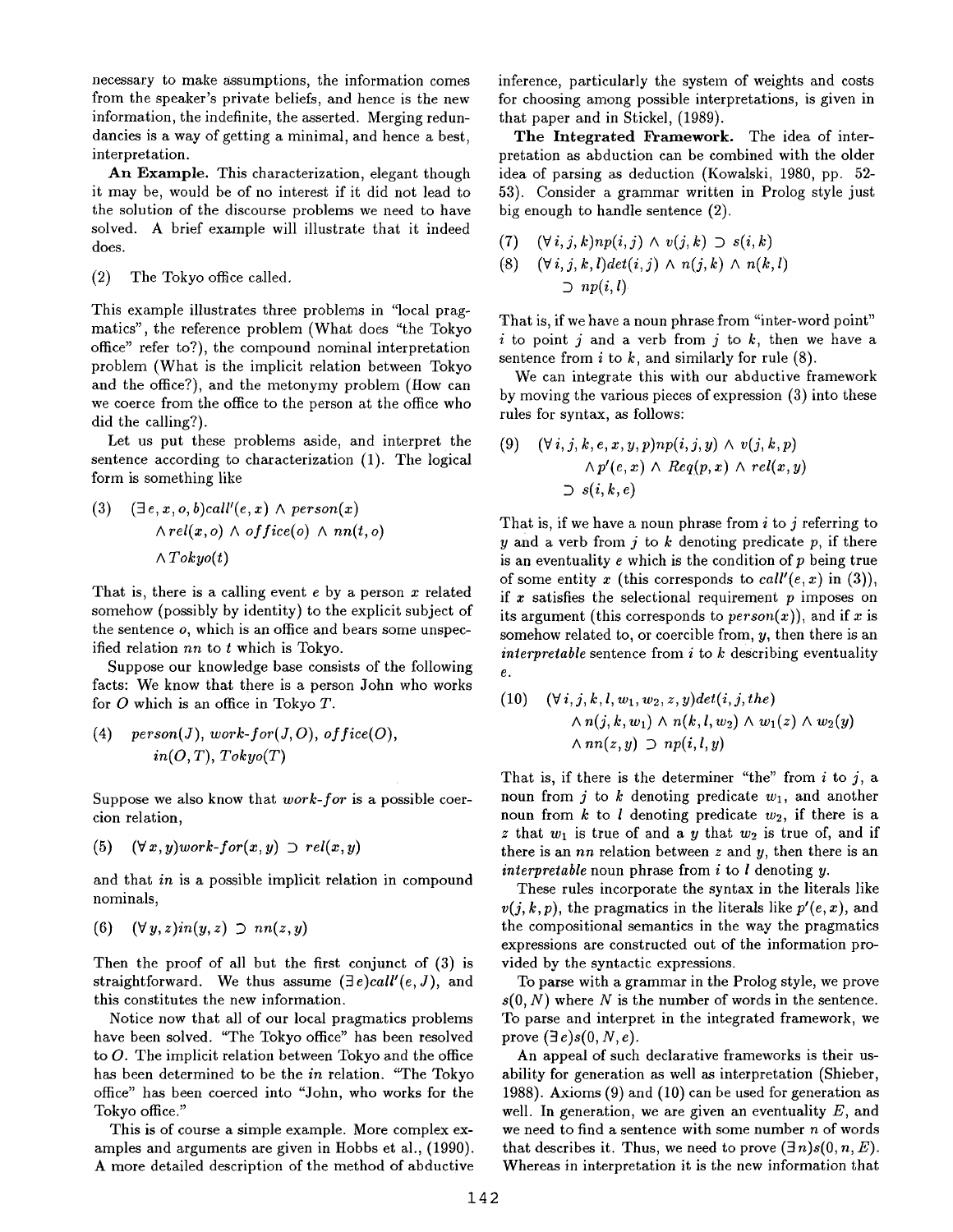is assumed, in generation it is the terminal nodes, like  $v(j,k,p)$ , that are assumed. Assuming them constitutes uttering them.

Translation is a matter of interpreting in the source language (say, English) and generating in the target language (say, Japanese). Thus, it can be characterized as proving for a sentence with  $N$  words the expression

$$
(11) \quad (\exists e, n) s_E(0, N, e) \wedge s_J(0, n, e)
$$

where  $s_E$  is the root node of the English grammar and  $s_j$  is the root node of the Japanese.

Actually, this is not quite true. Missing in the logical form in (3) and in the grammar of (9) and (10) is the "relative mutual identifiability" relations that are encoded in the syntactic structure of sentences. For example, the office in (2) should be mutually identifiable once Tokyo is identified. In the absence of these conditions, the generation conjunct of (11) only says to express something true of e, not something that will enable the hearer to identify it. Nevertheless, the: framework as it is developed so far will allow us to address some nontrivial problems in translation.

This point exhibits a general problem in translation, machine or human, namely, how literal a translation should be produced. We may think of this as a scale. At one pole is what our current formalization yields-a translation that merely says something true about the eventuality asserted in the source sentence. At the other pole is a translation that translates explicitly every property that is explicit in the source sentence. Our translation below of example (2) lies somewhere in between these two poles. Ideally, the translation should be one that will lead the hearer to the same underlying situation as an interpretation. It is not yet clear how this can be specified formally.

The Example Translated. An idiomatic translation of sentence (2) is

## (12) Tokyo no office kara denwa ga ari-mashita. Tokyo's office from call Subj existed

Let us say the logical form is as follows:

(13) 
$$
aru(e) \wedge ga(d, e) \wedge denwa(d) \wedge kara(o, e)
$$
\n $\wedge \text{ of } fice(o) \wedge no(t, o) \wedge \text{ Tokyo}(t)$ 

A toy grammar plus pragmatics for Japanese, corresponding to the grammar of  $(9)-(10)$  is as follows<sup>2</sup>:

(14) 
$$
(\forall i, j, k, l, e, p) pp(i, j, e) \land pp(j, k, e)
$$

$$
\land v(k, l, p) \land p(e) \supset s(i, l, e)
$$

(15) 
$$
(\forall i, j, k, x, e, part) np(i, j, x)
$$
  
  $\land$  particle $(j, k, part) \land$  part $(x, e)$   
 $\supset pp(i, k, e)$ 

(16) 
$$
(\forall i, j, k, l, x, y) \cap p(i, j, y) \land \text{particle}(j, k, n_o)
$$

$$
\land \text{np}(k, l, x) \land \text{no}(y, x)
$$

$$
\supset \text{np}(i, l, x)
$$

$$
(17) \quad (\forall i, j, w, x) \cap (i, j, w) \land w(x) \supset \text{np}(i, j, x)
$$

 $pp(i, j, e)$  means that there is a particle phrase from i to j with the missing argument e. part is a particle and the predicate it encodes.

If we are going to translate between the two languages, we need axioms specifying the transfer relations. Let us suppose "denwa" is lexically ambiguous between the telephone instrument *denwa<sub>1</sub>* and the calling event *denwa*<sub>2</sub>. This can be encoded in the two axioms

- (18)  $(\forall x)$ *denwa*<sub>1</sub>(*x*)  $\exists$  *denwa*(*x*)
- $(19)$   $(\forall x)$ denwa<sub>2</sub>(x)  $\supset$  denwa(x)

Lexical disambiguation occurs as a byproduct of interpretation in this framework, when the proof of the logical form uses one or the other of these axioms.

"Denwa ga aru" is an idiomatic way of expressing a calling event in Japanese. This can be expressed by the axiom

(20) 
$$
(\forall e, x) \text{call}'(e, x) \supset (\exists d) \text{denwa}_2(d)
$$
  $\land \text{ga}(d, e) \land \text{aru}(e)$ 

The agent of a calling event is also its source:

 $(21)$   $(\forall e, x)$ *call'* $(e, x) \supset$  *Source* $(x, e)$ 

We will need an axiom that coarsens the granularity of the source. If John is in Tokyo when he calls, then Tokyo as well as John is the source.

 $(22)$   $(\forall x, y, e)$ Source $(x, e) \wedge in(x, y)$ *D Source(y, e)* 

If  $x$  works for  $y$ , then  $x$  is in  $y$ :

(23) *(Vx,y)work-for(z,y) D in(z,y)* 

Finally, we will need axioms specifying the equivalence of the particle "kara" with the deep case Source

 $(24)$   $(\forall y, e) Source(y, e) \equiv kara(y, e)$ 

and the equivalence between the particle "no" and the implicit relation in English compound nominals

$$
(25) \quad (\forall x, y)nn(x, y) \equiv no(x, y)
$$

Note that these "transfer" axioms encode world knowledge (22 and 23), lexical ambiguities (18 and 19), direct relations between the two languages (20 and 25), and relations between the languages and deep "interlingual" predicates (21 and 24).

<sup>&</sup>lt;sup>2</sup>For simplicity in this example, we are assuming the words of the sentences are given; in practice, this can be carried down to the level of characters.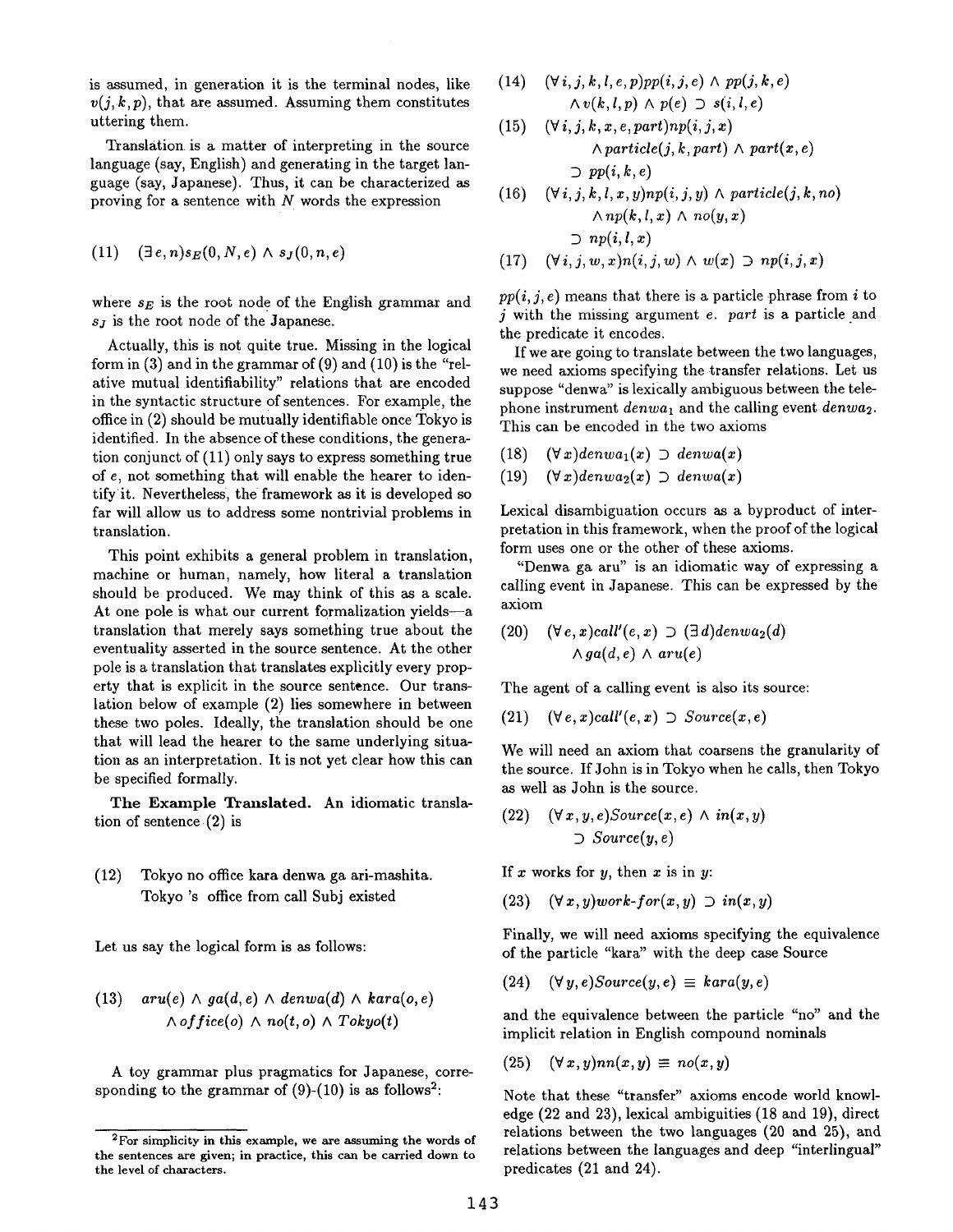The proof of expression (11), using the English grammar of  $(9)-(10)$ , the knowledge base of  $(4)-(6)$ , the Japanese grammar and lexicon of (14)-(19), and the transfer axioms of (20)-(25), is shown in Figure 1. Boxes are drawn around the expressions that need to be assumed, namely, the new information in the interpretation and the occurrence of lexical items in the generation.

The axioms occur at a variety of levels, from the very superficial (axiom 25), to very language-pair specific transfer rules (axiom 20), to deep relations at the interlingual level (axioms 21-24). This approach thus permits mixing in one framework both transfer and interlingual approaches to translation. One can state transfer rules between two languages at various levels of linguistic abstraction, and between different levels of the respective languages. Such freedom in transfer is exactly what is needed for translation, especially for such typologically dissimilar languages as English and Japanese. It is thus possible to build a single system for translating among more than two languages in this framework, incorporating the labor savings of interlingual approaches while allowing the convenient specificities of transfer approaches.

We should note that other translations for sentence (2) are possible in different contexts. Two other possibilities are the following:

- (26) Tokyo no office ga denwg shimashita. Tokyo's office Subj call did-Polite The Tokyo office made [a/the] call.
- (27) Tokyo no office kara no denwa ga arimashita. Tokyo's office from's call Subj existed-Polite There was the call from the Tokyo office (that we were expecting).

The difference between (12) and (26) is the speaker's viewpoint. The speaker takes the receiver's viewpoint in (12), while it is neutral between the caller and the receiver in  $(26)$ .  $(27)$  is a more specific version of  $(12)$ where the call is mutually identifiable. All of (12), (26) and (27) are polite with the suffix "-masu". Non-polite variants are also possible translations.

On the other hand, in the following sentence

(28) Tokyo no office kara denwa shimashita. Tokyo's office from call did-Polite [] made [a/the] call from the Tokyo office.

there is a strong inference that the caller is the speaker or someone else who is very salient in the current context.

The use of "shimashita" ("did") in  $(26)$  and  $(28)$  indicates the description from a neutral point of view of an event of some agent in the Tokyo office causing a telephone call to occur at the recipient's end. This neutral point of view is expressed in (26). In (28), the subject is omitted and hence must be salient, and consequently, the sentence is told from the caller's point of view. In  $(12)$  "ari-mashita" ("existed") is used, and since the telephone call exists primarily, or only, at the recipient's end, it is assumed the speaker, at least in point of view, is at the receiver's end.

Although we have not done it here, it looks as though these kinds of considerations can be formalized in our framework as well.

Hard Problems: If a new approach to machine translation is to be compelling, it must show promise of being able to handle some of the hard problems. We have identified four especially hard problems in translating between English and Japanese.

- 1. The lexical differences (that occur between any two languages).
- 2. Honorifics.
- 3. Definiteness and number.
- 4. The context-dependent "information structure".

The last of these includes the use of "wa" versus "ga", the order of noun phrases, and the omission of arguments.

These are the areas where one language's morphosyntax requires distinctions that are only implicit in the commonsense knowledge or context in the other language. Such problems cannot be handled by existing sentence-by-sentence translation systems without unnecessarily complicating the representations for each language.

In this short paper, we can only give the briefest indication of why we think our framework will be productive in investigating the first three of these problems.

Lexical Differences. Lexical differences, where they can be specified precisely, can be encoded axiomatically:

 $(\forall x) \text{water}(x) \land \text{cool/cold}(x) \equiv \text{mixu}(x)$  $(\forall x) \text{water}(x) \land \text{warm}/\text{hot}(x) \equiv \text{yu}(x)$  $(\forall x) \text{watch}(x) \equiv \text{token}(x) \land \text{worm}(x)$  $(\forall x) clock(x) \equiv token(x) \land \neg worn(x)$ 

Information required for supplying Japanese numeral classifiers can be specified similarly. Thus the equivalence between the English "two trees" and the Japanese *"hi* hon no ki" can be captured by the axioms

$$
(\forall x) tree(x) \supset cylindrical(x)
$$
  

$$
(\forall x) cylindrical(x) \equiv hon(x)
$$

Honorifics. Politeness is expressed in very different ways in English and Japanese. In Japanese it is grammaticized and lexicalized in sometimes very elaborate ways in the form of honorifics. One might think that the problem of honorifics does not arise in most practical translation tasks, such as translating computer manuals. English lacks honorifics and in Japanese technical literature they are conventionalized. But if we are translating business letters, this aspect of language becomes very important. It is realized in English, but in a very different way. When one is writing to one's superiors, there is, for example, much more embedding of requests in hypotheticals. Consider for example the following English sentence and its most idiomatic translation: